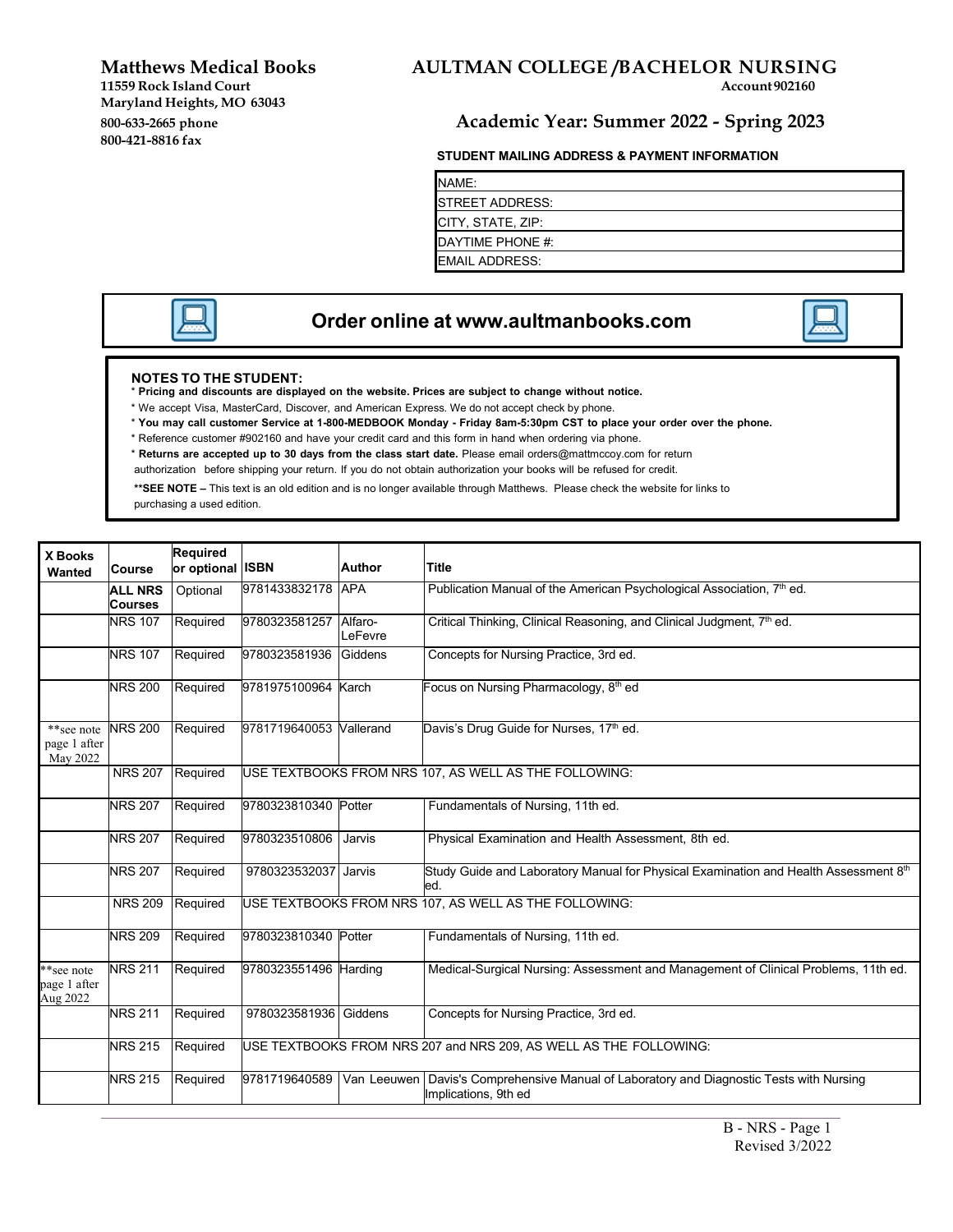**Maryland Heights, MO 63043** 

**800-421-8816 fax**

# **Matthews Medical Books AULTMAN COLLEGE /BACHELOR NURSING** 11559 Rock Island Court **Account**

# **800-633-2665 phone Academic Year: Summer 2022 - Spring 2023**

### **STUDENT MAILING ADDRESS & PAYMENT INFORMATION**

|                                              |                |                                                                  |                                                                  |        | NAME:                                                                                                                                 |  |  |  |  |
|----------------------------------------------|----------------|------------------------------------------------------------------|------------------------------------------------------------------|--------|---------------------------------------------------------------------------------------------------------------------------------------|--|--|--|--|
|                                              |                |                                                                  |                                                                  |        | STREET ADDRESS:                                                                                                                       |  |  |  |  |
|                                              |                |                                                                  |                                                                  |        | CITY, STATE, ZIP:                                                                                                                     |  |  |  |  |
|                                              |                |                                                                  |                                                                  |        | DAYTIME PHONE #:                                                                                                                      |  |  |  |  |
|                                              |                |                                                                  |                                                                  |        | <b>EMAIL ADDRESS:</b>                                                                                                                 |  |  |  |  |
| **see note                                   | <b>NRS 215</b> | Required                                                         | 9780323551496 Harding                                            |        | Medical-Surgical Nursing: Assessment and Management of Clinical Problems, 11th ed.                                                    |  |  |  |  |
| page 1 after<br>Aug 2022                     |                |                                                                  |                                                                  |        |                                                                                                                                       |  |  |  |  |
| **see note<br>above after<br><b>May 2022</b> | <b>NRS 215</b> | Required                                                         | 9781719640053 Vallerand                                          |        | Davis's Drug Guide for Nurses, 17th ed.                                                                                               |  |  |  |  |
|                                              | <b>NRS 215</b> | Required                                                         | 9780323696951                                                    | Morris | Calculate with Confidence, 8 <sup>th</sup> ed.                                                                                        |  |  |  |  |
|                                              | <b>NRS 300</b> | Optional                                                         | 9780323510806                                                    | Jarvis | Physical Examination and Health Assessment, 8th ed.                                                                                   |  |  |  |  |
|                                              | <b>NRS 300</b> | Required                                                         | associated with this access)                                     |        | Shadow Health - The instructions for access to the course is in the syllabus and will be in the LMS course (there is a cost           |  |  |  |  |
|                                              | <b>NRS 300</b> | Optional                                                         | 9781433832178 APA                                                |        | Publication Manual of the American Psychological Association, 7 <sup>th</sup> ed.                                                     |  |  |  |  |
| **see note<br>page 1 after<br>Aug 2022       | <b>NRS 302</b> | Required                                                         | 9780323532051                                                    | Grove  | Understanding Nursing Research, 7th ed.                                                                                               |  |  |  |  |
|                                              | <b>NRS 304</b> | Required                                                         | 9780134413310 Spector                                            |        | Cultural Diversity in Health and Illness, 9th ed.                                                                                     |  |  |  |  |
|                                              | <b>NRS 306</b> |                                                                  | Required 9781975179137 Miller                                    |        | Nursing for Wellness in Older Adults, 9th ed.                                                                                         |  |  |  |  |
|                                              | <b>NRS 311</b> |                                                                  | USE TEXTBOOKS FROM NURSING 207 AND 209, AS WELL AS THE FOLLOWING |        |                                                                                                                                       |  |  |  |  |
|                                              | <b>NRS 311</b> | Required                                                         | 9780803699670 Morgan                                             |        | Davis Advantage for Psychiatric Mental Health Nursing, 10 <sup>th</sup> ed.                                                           |  |  |  |  |
|                                              | <b>NRS 313</b> | Required                                                         |                                                                  |        | USE TEXTBOOKS FROM NURSING 207 AND 209, AS WELL AS THE FOLLOWING:                                                                     |  |  |  |  |
| **see note<br>page 1                         | <b>NRS 313</b> | Required                                                         | 9780323549387 Perry                                              |        | Maternal Child Nursing Care, 6th ed.                                                                                                  |  |  |  |  |
|                                              | <b>NRS 313</b> | Optional                                                         | 9780323551557 Hagler                                             |        | Clinical Companion Lewis's Medical-Surgical Nursing 11 <sup>th</sup> ed.                                                              |  |  |  |  |
|                                              | <b>NRS 315</b> | USE TEXTBOOKS FROM NURSING 207, 209, and 215 PREVIOUS SEMESTERS  |                                                                  |        |                                                                                                                                       |  |  |  |  |
|                                              | <b>NRS 317</b> | Required                                                         | 9781975111694 DeMarco                                            |        | Community and Public Health Nursing: Evidence for Practice, 3rd ed.                                                                   |  |  |  |  |
|                                              | <b>NRS 325</b> | USE TEXTBOOKS FROM NURSING 207, 209, and 315 PREVIOUS SEMESTERS. |                                                                  |        |                                                                                                                                       |  |  |  |  |
| **see note<br>page 1                         | <b>NRS 370</b> | Required                                                         | 9781558102200 Dossey                                             |        | Florence Nightingale Today: Healing, Leadership, Global Action, 1 <sup>st</sup> ed.                                                   |  |  |  |  |
|                                              | <b>NRS 370</b> | Required                                                         | 9781975110253 Nightingale                                        |        | Notes on Nursing: Commemorative Edition, Anniversary Edition                                                                          |  |  |  |  |
|                                              | <b>NRS 372</b> |                                                                  | NO TEXT REQUIRED                                                 |        |                                                                                                                                       |  |  |  |  |
|                                              | <b>NRS 400</b> | Required                                                         | 9780134754086 Pender                                             |        | Health Promotion in Nursing Practice, 8th ed.                                                                                         |  |  |  |  |
|                                              | <b>NRS 403</b> | Required                                                         | 9781496394064 Sewell                                             |        | Informatics and Nursing, 6 <sup>th</sup> ed.                                                                                          |  |  |  |  |
|                                              | <b>NRS 404</b> | Required                                                         | 9781975170325 DeMarco                                            |        | Community and Public Health Nursing: Evidence for Practice, 3rd ed. DIGITAL<br>VERSION, link to be provided by the course instructor. |  |  |  |  |
|                                              | <b>NRS 405</b> | Required                                                         |                                                                  |        | USE TEXTBOOKS FROM NURSING 207, 209, and 325 PREVIOUS SEMESTERS, AS WELL AS THE FOLLOWING:                                            |  |  |  |  |
|                                              |                |                                                                  |                                                                  |        |                                                                                                                                       |  |  |  |  |